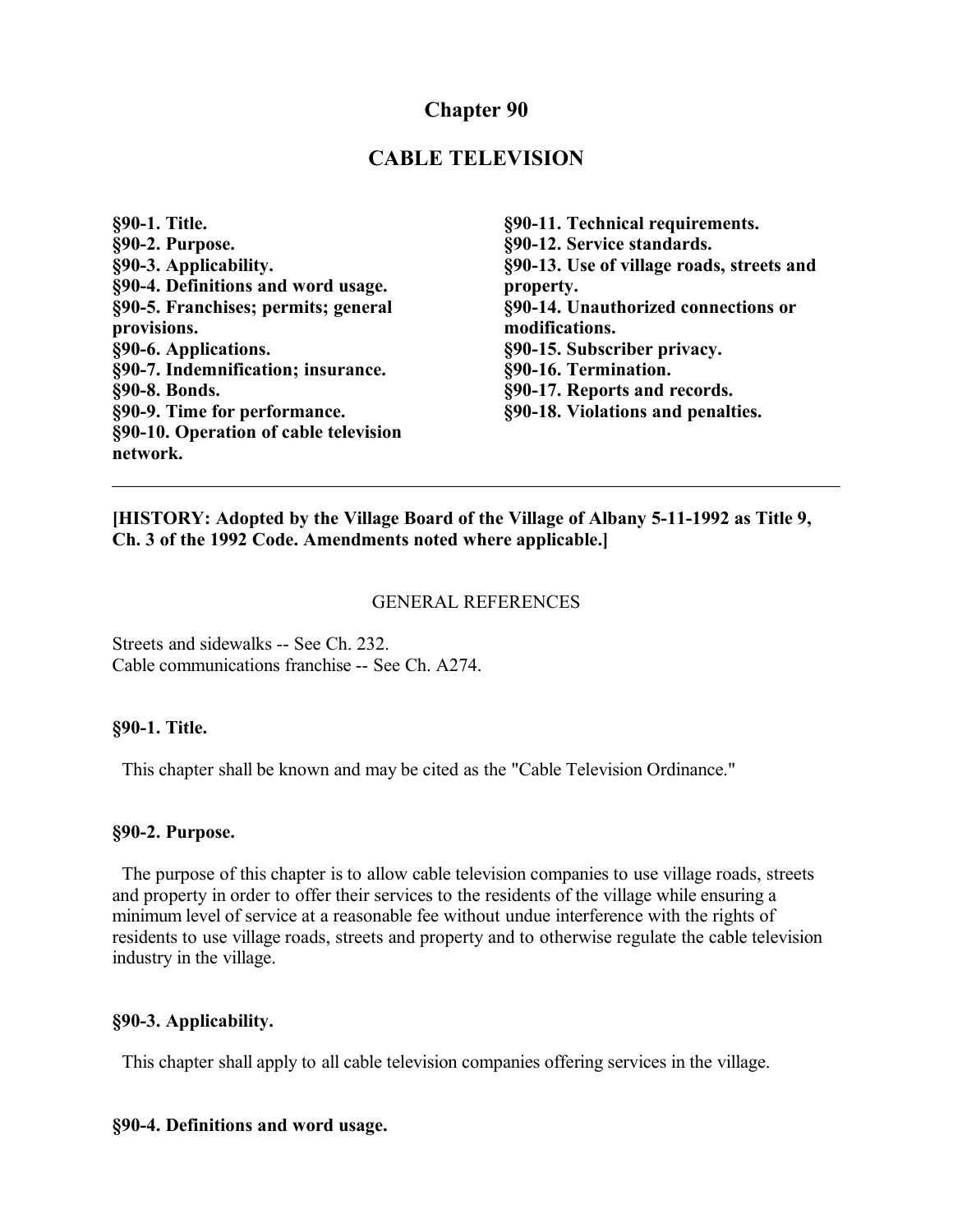A. Definitions. For the purpose of this chapter, the following terms, phrases and words and their derivations shall have the meanings specified herein:

CABLE TELEVISION NETWORK -- Any network of cables, optical, electrical or electronic equipment, including cable television systems, used for the purpose of transmission of electrical impulses of television, radio and other intelligences, either analog or digital, for sale or use by the inhabitants of the village. "CATV" is the abbreviation for cable television network.

COMMENCE OPERATION -- Operation will be considered to have commenced when sufficient distribution facilities have been installed so as to permit the offering of full network services to at least 50% of the dwelling units located within the initial service area of the village.

FCC -- The Federal Communications Commission and any legally appointed or elected successor.

GRANTEE -- All persons and organizations, including but not limited to subsidiaries, parent or affiliate companies, associations or organizations having any rights, power, privileges, duties, liabilities or obligations under this chapter and also includes all persons having or claiming any title to or interest in the system, by interest in the subsidiary, parent or affiliate company, association or organization or by any subcontract, transfer, assignment, management or operating agreement, or otherwise arising or created.

REASONABLE NOTICE -- The provision of notice of contemplated action delivered at least 48 hours prior to such action.

SALE -- Any sale, exchange or barter.

SERVICE, ADDITIONAL -- A subscriber service provided by the grantee for which a special charge is made based on program or service content, time or separate space usage.

SERVICE AREA -- That geographical area within the limits of the village specified in the permit.

SERVICE, BASIC -- All subscriber services provided by the grantee, including the delivery of broadcast signals and programming originated over the cable system. Covered by the regular monthly charge and paid by all subscribers.

SERVICE, FULL NETWORK -- All basic services and additional services offered by the grantee.

STREET -- All streets, roadways, highways, avenues, lanes, alleys, courts, places, squares, curbs, sidewalks, public parking areas, easements, rights-of-way or other public ways in the village which have been or may hereafter be dedicated and open to public use or such other public property so designated by law.

SUBSCRIBER -- Any person, firm, company, corporation or association receiving either basic service or additional service from the grantee under the schedule of charges filed with and approved by the village.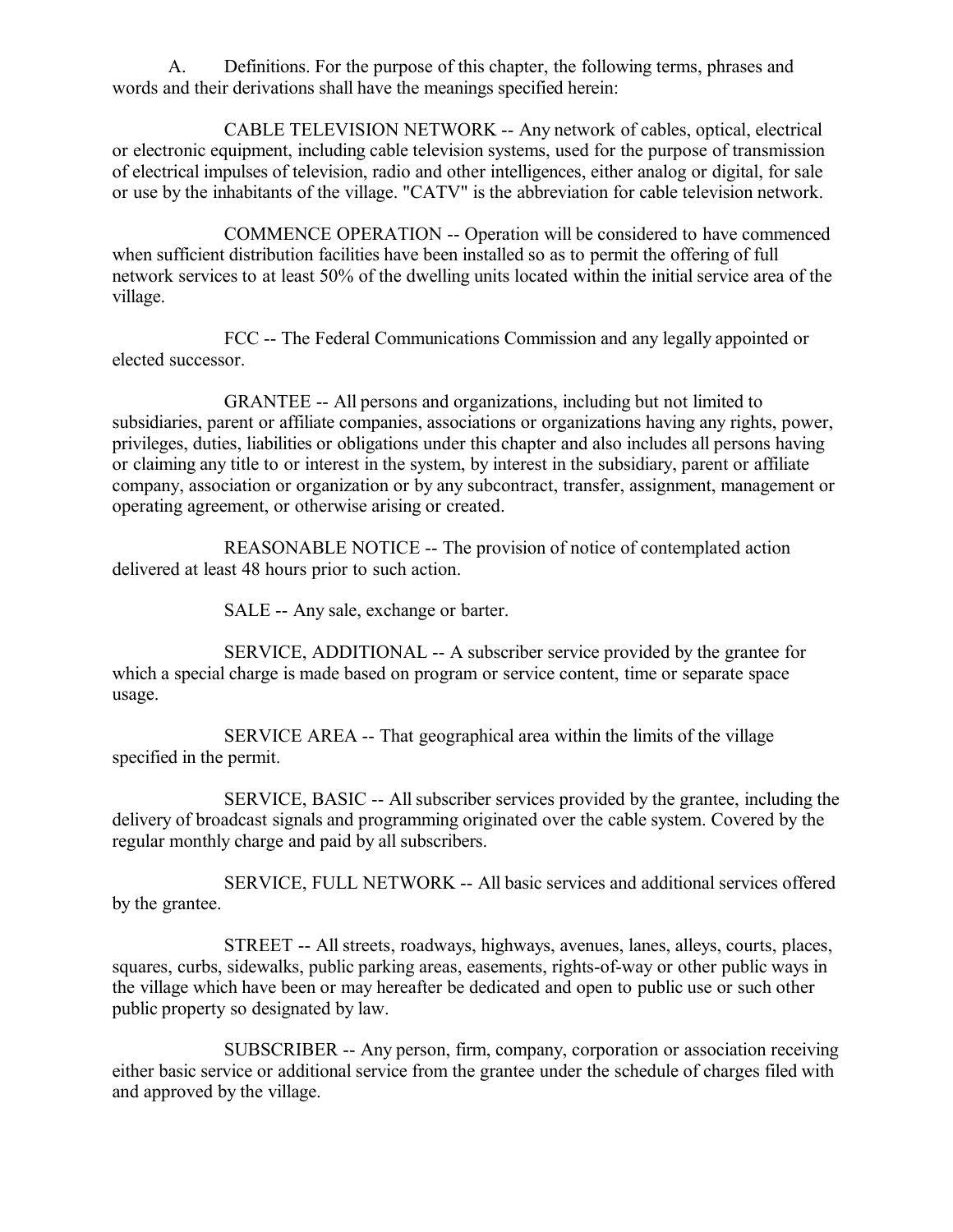SUBSCRIBER TERMINAL -- The cable television network's cable terminal to which the subscriber's equipment is connected. Separate terminals may be provided for delivery of cable television signals, FM broadcast or other signals of differing classifications.

SUBSTANTIALLY COMPLETED -- Operations will be considered substantially completed when sufficient distribution facilities have been installed so as to permit the offering of full network service to at least 90% of the dwelling units in the service area to which access is legally and reasonably possible.

VILLAGE -- The Village of Albany, its officers and employees, unless otherwise specifically designated, as well as the area within the corporate limits of the village as from time to time existing.

VILLAGE BOARD -- The Village of Albany and any legally appointed or elected successor.

B. Word usage. When not inconsistent with the context, words used in the present tense include the future, and words in the singular number include words in the plural number.

## **§90-5. Franchises; permits; general provisions.**

A. Grant of franchise and permits.

(1) A nonexclusive franchise may be awarded to the successful applicant to install, maintain and operate a cable system for the distribution of television signals, frequency modulated radio signals and closed circuit television programs for a term not exceeding 15 years; providing conditions, limitations and requirements; stipulating protective and indemnity provisions; providing for certain payments to the village; providing for charges and rates; providing for acceptance by the grantee of the applicant; imposing duties on the grantee or applicant at the expiration of this franchise; prohibiting assignments, subleases and encumbrances; and providing for the extension of franchise to newly annexed territories. The successful applicant for a franchise shall secure special use permits when required.

(2) In accepting a franchise, the applicant or grantee acknowledges that its rights are subject to the police power of the village to adopt and enforce ordinances necessary to the health, safety and welfare of the public; and it agrees to comply with all applicable general and specific laws enacted by the village pursuant to such power.

B. Grant of franchise. A franchise shall be granted by the Village Board only when the benefits of granting such franchise outweigh the disadvantages or risks, considering the following:

- (1) The cable services offered.
- (2) The charges for such services.
- (3) The financial status of the applicant.
- (4) The experience of the applicant.

(5) The equipment to be utilized by the applicant in relation to that used by the industry in general in similar markets.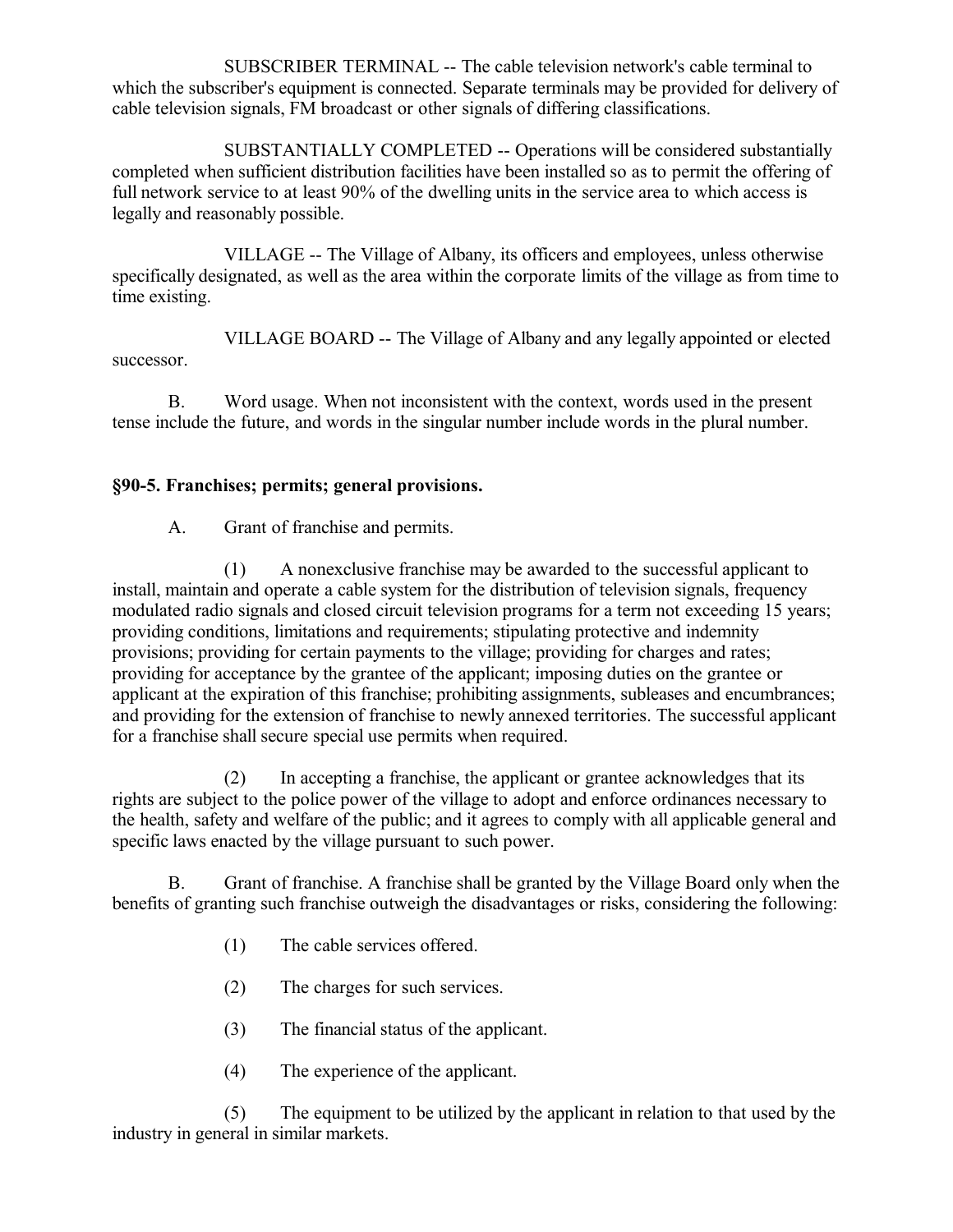(6) The operating record of the applicant in the village and other locations.

(7) The interruption of public use of roads, streets and other village property.

(8) The effect of network use on village roads, streets and property.

(9) Any erosion or runoff which may be created by network use of village roads, streets or property.

(10) Such other and further factors as are relevant to the determination that the benefits to be received are significantly greater than the costs, financial or otherwise, to the village and its residents.

C. Duration of use permit. Upon filing by the grantee of the property acceptance, the performance bond and the required insurance, the permit shall take effect and shall be for a term of 15 years, unless a lesser period is specified in the permit.

D. Franchise reviews.

(1) The Village Board may review any franchise as necessary, but where the grantee has filed application for renewal of the franchise, the Village Board shall review the franchise at least six months prior to the expiration of the franchise.

heard.

(2) A public hearing shall be held and the grantee given an opportunity to be

(3) In addition to the matters set forth in §90-6, the Village Board shall consider the grantee performance, services, plans, rates, the level and variety of services being generally offered in the industry in markets and other matters relevant to the grantee's operation in the village.

(4) Following such reviews, the village shall determine whether to renew or terminate the franchise and the terms and conditions upon which it will be renewed or continued.

E. Permits nonexclusive. Any permit granted hereunder by the village shall not be exclusive, and the village may grant similar permits whenever it determines that it is beneficial to the village or its residents to do so.

F. Authority granted. Any use permit granted hereunder shall give the grantee the right to construct, erect, operate and maintain in, upon, along, above, over and under village roads, streets and property, towers, antennas, poles, cables, electronics equipment and other network appurtenances necessary for the operation of a cable television network, subject to the further restrictions of §90-13.

G. Transfer of permit. Any permit granted hereunder shall be a privilege to be held for the benefit of the public by the grantee. Such permit shall not be sold, transferred, leased, assigned or disposed of, in whole or in part, either by forced or voluntary sale, merger, consolidation, trust, receivership or any other means, without the prior consent of the village expressed by a Village Board resolution, and then only under such conditions as the Village Board may establish. Each potential transferee shall be considered according to the criteria of Subsection B.

H. Change of control. A transfer shall be considered to have occurred where ownership or control of more than 20% of the voting stock of the grantee is to be acquired by a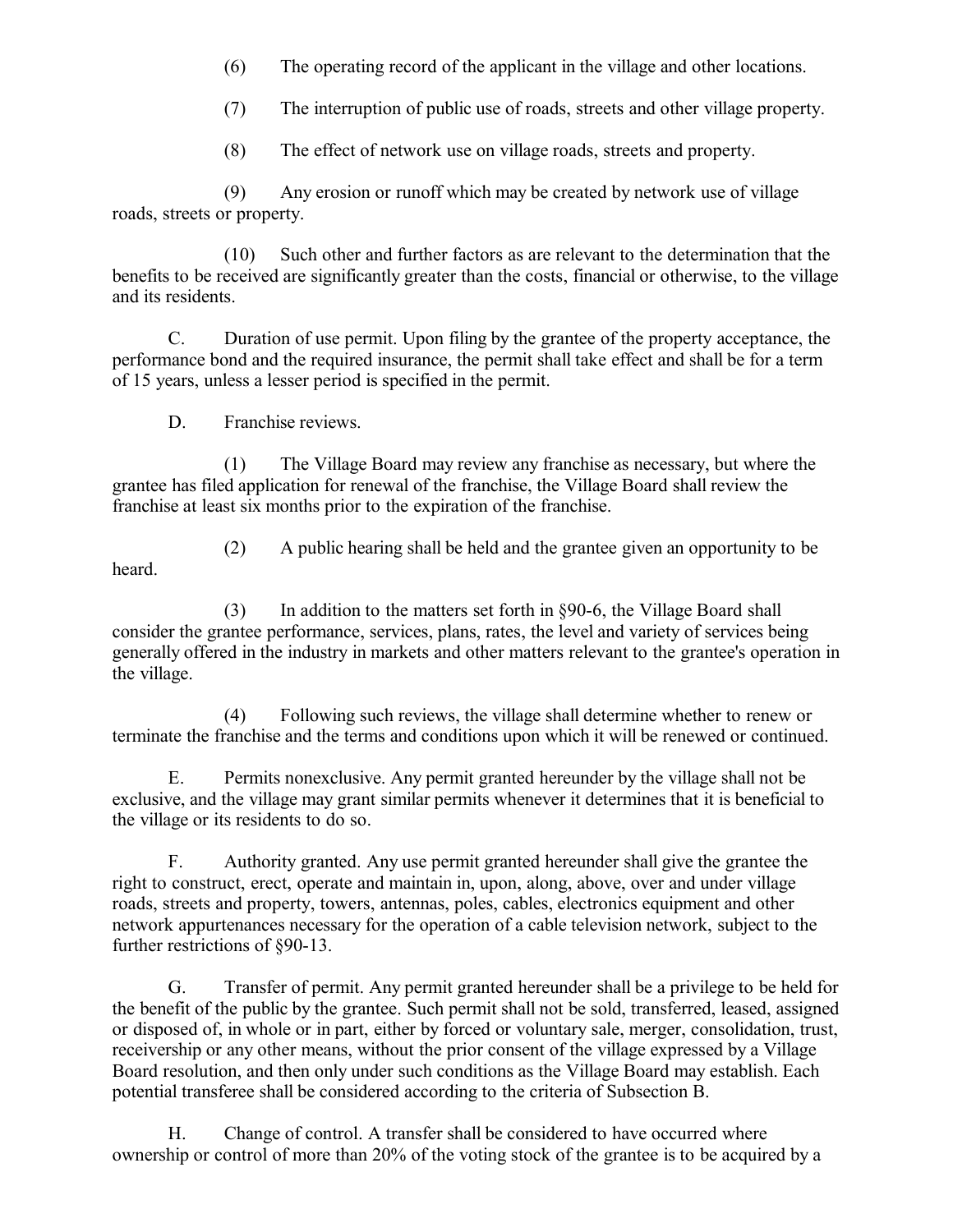person or group of persons acting in concert, none of whom already own or control 20% or more of such right of control, singularly or collectively. A change of control from a subsidiary to a parent corporation or vice versa shall not be considered as a transfer. A transfer shall also be considered to have occurred for all changes in ownership or control by a person or group of persons acting in concert, who already own or control more than 20% of the voting stock, singularly or collectively. These same provisions shall apply to a partnership.

I. Conflict with laws. If any valid law, rule or regulation of any governing authority or agency having jurisdiction, including but not limited to the Federal Communications Commission, contravenes the provisions of this chapter subsequent to its adoption, then the provisions hereof shall be superseded by any such valid law, rule or regulation to the extent that the provisions hereof are in conflict and contrary to such law, rule or regulation.

J. FCC denial. If the Federal Communications Commission or state denies permission to operate any system for which a permit is granted under this chapter, the permit shall be null and void. Applications for a permit shall be reopened. The applicant whose request for permission to operate has been denied may reapply for a permit.

K. Amendment of ordinance. The granting of any permits pursuant to this chapter shall not prevent the Village Board from amending the chapter as it deems necessary. All cable television companies holding permits shall be given written notice of hearings concerning amendments of this chapter.

L. Inspection. The village may inspect and supervise all construction or installation work performed subject to the provisions of any permit.

M. Effective date of permits. Use permits shall be effective upon payment of fees, filing of a certificate of issuance required under §90-7, filing of the performance bond required under §90-8 and the issuance of the permit by the Village Clerk.

N. Fees. In consideration of the granting of cable television permits to the grantee, the grantee shall pay to the village during the life of the franchise a percentage of its gross annual receipts in an amount determined by the Village Board, which shall mean to include gross receipt of whatever nature derived either directly or indirectly from such cable television operation, except initial installation charges and such other exemptions as may be granted by the Village Board. This fee shall be paid by the grantee to the village in January of each year. An independent auditor shall certify the amount of the grantee's revenues from all cable services in order to verify the fee paid pursuant hereto. Sales taxes or other taxes levied directly on a per-subscription basis and collected by the grantee shall be deducted from the local annual gross revenues before computation of sums due the village is made. The percentages designated in this section may be amended no more than once a year by the Village Board, consistent with increased costs for municipal facilities and supervision and applicable rules of other regulatory agencies. Acceptance of payments by the village shall not be construed as a release or satisfaction of any claims the village shall have for further or additional sums payable hereunder or for any other performance or obligation required of the grantee.

### **§90-6. Applications.**

 Application for a permit shall be filed with the Village Clerk, in accordance with any filing instructions promulgated by the Village Board, and shall contain the following written information: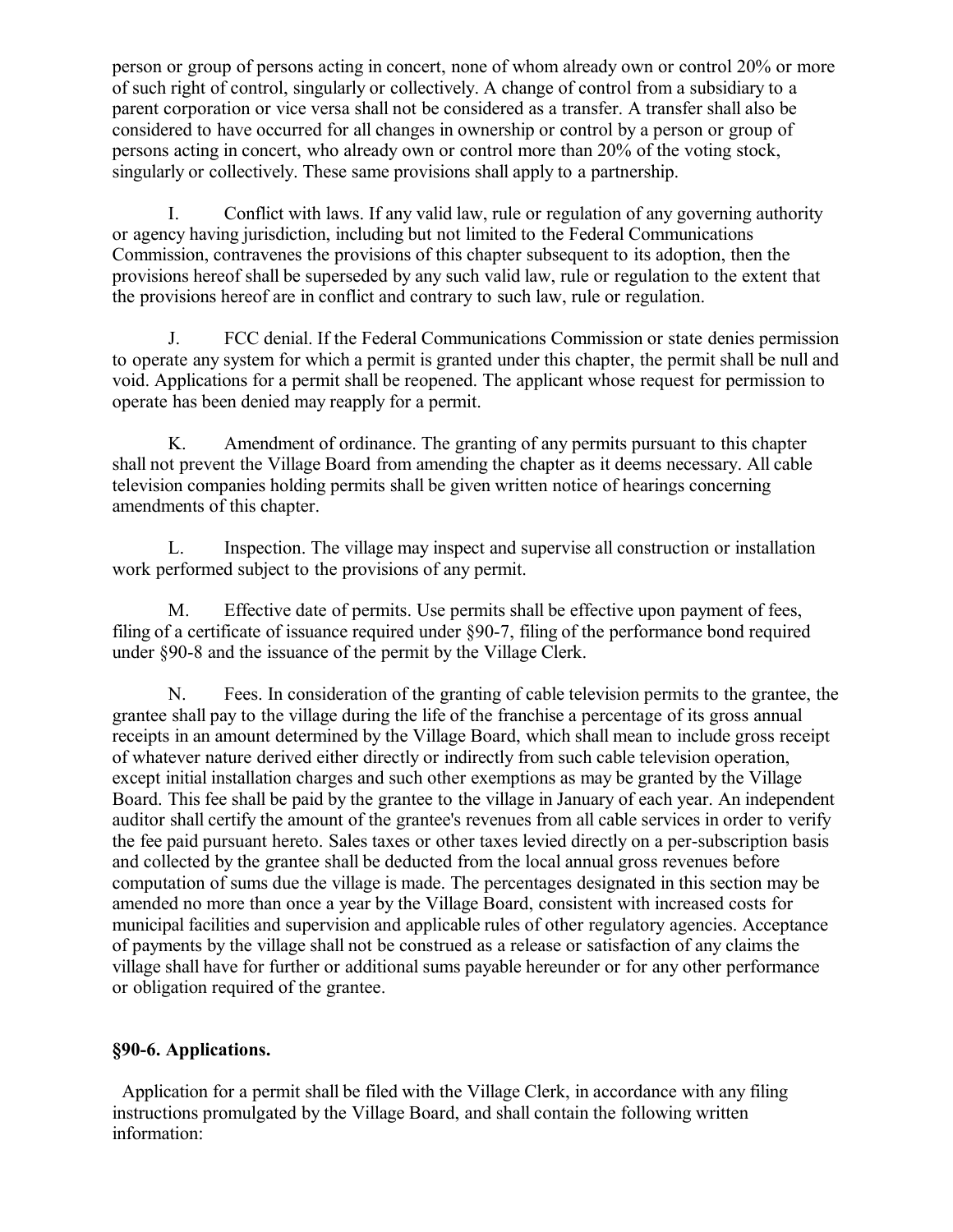A. Proposal bond and filing fee. The proposal bond required in §90-8 and payment of a nonrefundable filing fee to the village of \$250 shall be filed and paid concurrently with the filing of an application.

B. Name and address. The name and address of the applicant, date of application and signature of the applicant or appropriate corporate officer(s).

C. Operation. A general description of the applicant's proposed operation, including but not limited to business hours, operating staff and maintenance procedures beyond those required in this chapter.

D. Use of village property. A description of what village property would be used and how the property would be used, including a description of all excavations and construction anticipated.

E. Services provided. A statement of the television and radio services to be provided, including both off-the-air and locally originated signals. The statement shall also specify the initial area to be served under the permit which is subject to the requirements of §90-9 (Time for performance) and a statement describing the grantee's plan, if any, for extension of the service area beyond the initial service area.

F. Special services. A statement setting forth a description of the automated services proposed, as well as a description of production facilities, if any, to be made available by the grantee for the public, municipal and educational channels.

G. Programming assistance. A statement establishing any additional funding facilities or equipment beyond those required elsewhere to be designated for programming the public, educational and governmental access channels, if any.

H. Schedule of charges. The applicant's proposed schedule of charges as required by the provisions of §90-10.

I. Corporate organization. A statement detailing the corporate or partnership organization of the application, if any, including the names and addresses of its officers and directors or partners and the number of shares held by each officer and director or partnership shares.

J. Stockholders. A statement identifying the number of authorized and outstanding shares of the applicant corporation's stock, including a current list of the names and addresses of its shareholders holding 5% or more thereof.

K. Intracompany relationships. A statement describing all intracompany relationships of the applicant corporation, including parent, subsidiary or affiliated companies.

L. Agreements and understandings. A statement setting forth all agreements and understandings, whether written or oral, existing between the applicant and any other person, firm, group or corporation with respect to any permit awarded hereunder and the conduct of the operation thereof existing at the time of proposal submittal.

M. Financial statement. If the applicant is a corporation, audited financial statements for the two previous years. If the applicant is a partnership, copies of the United States Partnership Return of Income (IRS Form 106) for the two previous fiscal years. If the applicant is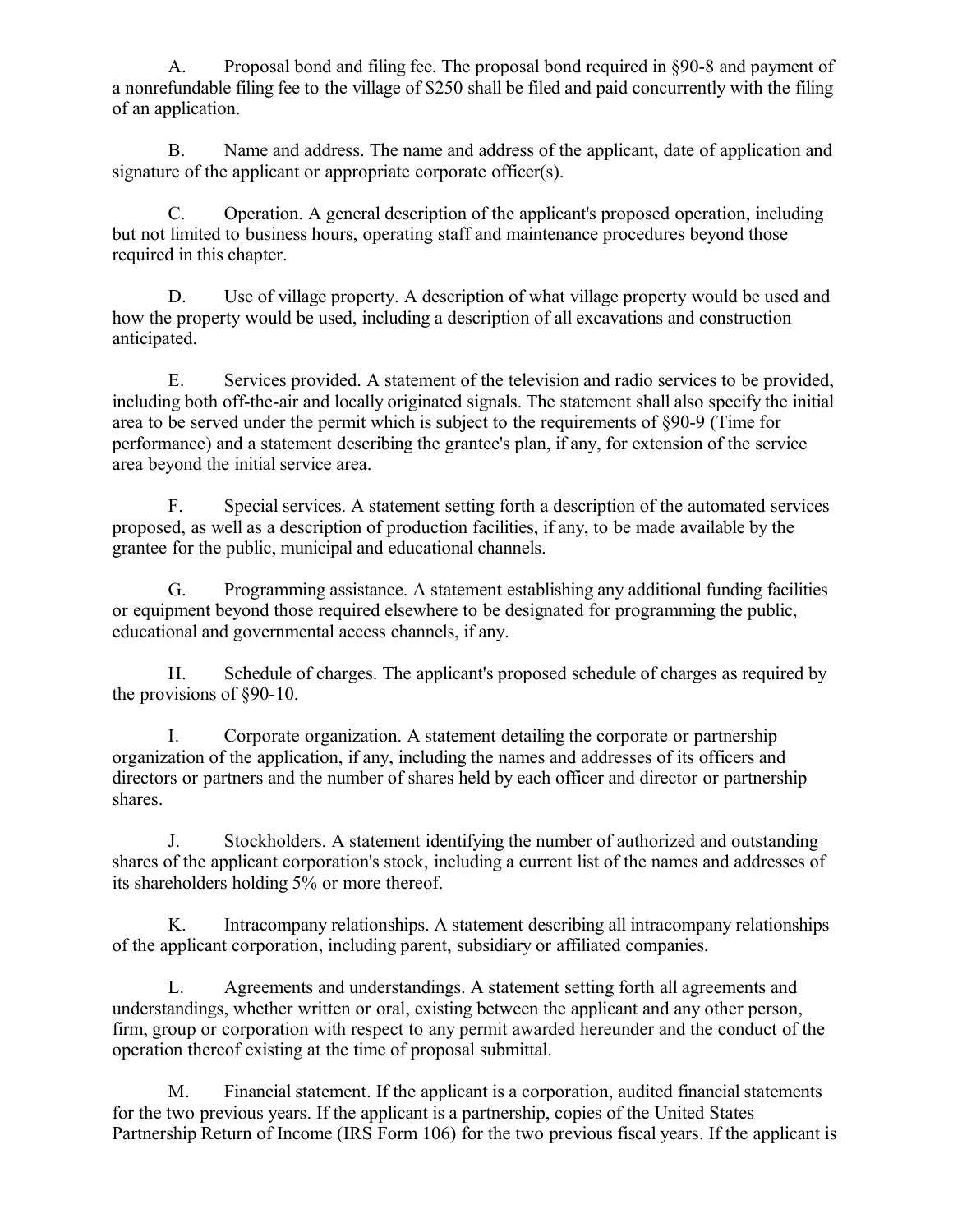a sole proprietorship, copies of the United States Individual Income Tax Return (IRS Form 1400) for the two previous fiscal years.

N. Financial projection. A five-year operations pro forma, which shall include the initial and continuing plant investment, annual profit and loss statements detailing income and expenses, annual balance sheets and annual levels of subscriber penetration. Costs and revenues anticipated for voluntary services shall, if presented, be incorporated in the pro forma as required in this chapter, but shall be separately identified in the pro forma.

O. Financing. Suitable written evidence from a recognized financing institution, addressed both to the applicant and to the village, advising that the applicant's financial ability and planned operation have been analyzed by the institution and that the financing institution is prepared to make the required funds available to the applicant if it is awarded a permit. If the planned operation is to be internally financed, a Board resolution shall be submitted authorizing the expenditure of all funds which may be required to construct, install and operate a cable television network authorized by the permit, if granted.

P. Technical description. A technical description of the type of system proposed by the applicant, including but not limited to system configuration (i.e., hub, dual cable), system capacity and two-way capability.

Q. Convictions. A statement as to whether the applicant or any of its officers or directors or holders of 5% or more of its voting stock has in the past 10 years been convicted of or has charges pending for any crime other than a routine traffic offense and the disposition of each such case. If a partnership, the above applies to all partners.

R. Operating experience. A statement detailing the cable television network's prior experience of the applicant, including that of the applicant's officer, management and staff to be associated with the proposed operation.

S. Permit renewal information. If an application is for renewal of a permit, the proposal shall include, in addition to the information required in Subsections A through R above:

(1) A summary of the technical, financial and programming history of the network since the granting of the original permit.

(2) A statement and timetable that outlines all proposed changes, expansion or improvements in the system as to services, programming or technical specifications during the coming five years.

T. Additional requirements. The application for permit shall respond specifically, and in sequence, to Subsections A through S above, and shall be bound separately from any additional information preoffered by the applicant.

U. Supplements to applications. The village may require such additional information it deems reasonably necessary for its determinations.

### **§90-7. Indemnification; insurance.**

A. Indemnification. All grantees shall defend and save the village, its agents and employees harmless from all claims, damages, losses and expenses, including attorney's fees,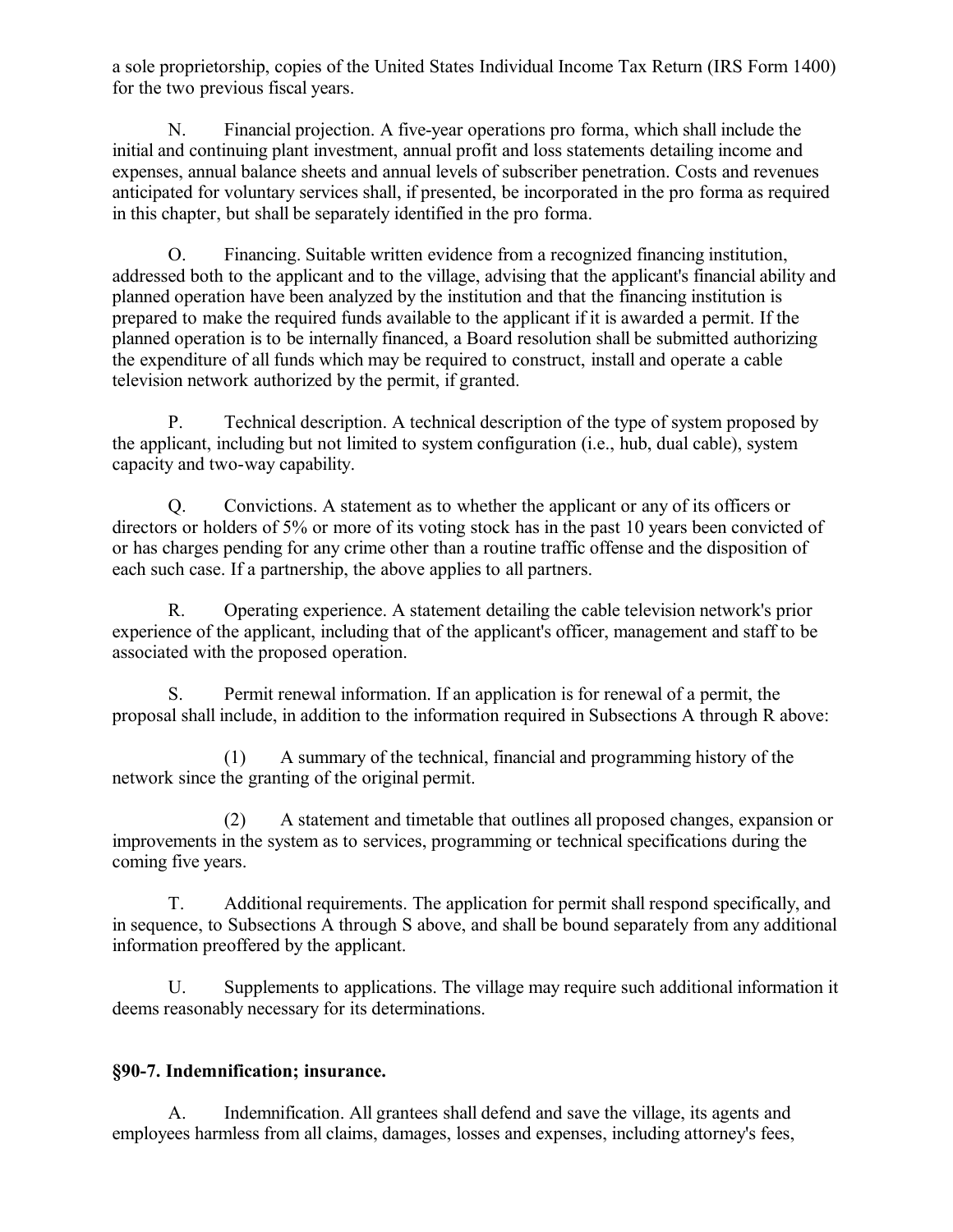sustained by the village on account of any suit, judgment, execution, claim or demand whatsoever arising out of:

(1) The enactment of this chapter and the award of a permit thereunder, except as may arise from the process or action of selection of a grantee for awards provided herein.

(2) The installation, operation or maintenance of the cable television network, except for acts of the village, its agents or employees.

B. Liability insurance. All grantees shall maintain throughout the term of the permit a general comprehensive liability insurance policy naming as the additional insured the village, its officers, boards, commission, agents and employees, in a company approved by the Village Board and in a form satisfactory to the Village Attorney, protecting the village and its agencies and employees against liability for loss or damage for personal injury, death or property damage, occasioned by the operations of the grantee under any franchise granted hereunder, in the amount of:

(1) For bodily injury or death to any one person: \$500,000; within the limit, however, of \$1,000,000 for bodily injury or death resulting from any one accident.

(2) For property damage resulting from any one accident: \$500,000

C. Notice of cancellation or reduction of coverage. The insurance policies mentioned above shall contain an endorsement stating that the policies are extended to cover the liability assumed by the grantee under the terms of this chapter and shall contain the following endorsement:

It is hereby understood and agreed that this policy may not be canceled nor the amount of coverage reduced until 30 days after receipt by the Village Clerk by registered mail of two copies of a written notice of such intent to cancel or reduce the coverage.

D. Evidence of insurance. All policies of insurance or certified copies thereof and written evidence of payment of required premiums shall be filed and maintained with the Village Clerk during the term of any permit granted hereunder or any renewal thereof.

# **§90-8. Bonds.**

A. Proposal bond. Each applicant for a use permit hereunder shall submit with the filing fee required under this section a proposal bond in a form acceptable to the Village Clerk for a certified check on a bank that is a member of the Federal Deposit Insurance Corporation, payable to the order of the village in an amount of \$[1](#page-7-0),000.<sup>1</sup>

B. Forfeit of proposal bond. Should the applicant fail or refuse to accept a permit as set forth herein within 30 days of the award of a permit by the village, such applicant will be considered to have abandoned its proposal bond or to retain the proceeds of the certified check.

C. Return of proposal bond. Proposal bonds or certified checks received in lieu thereof from applicants whose proposals are not accepted by the village shall be returned to the applicant within five days after the application is rejected by the village. Proposal bonds shall also be returned to the applicant upon completion of the cable television network system.

<span id="page-7-0"></span><sup>1</sup> Editor's Note: Amended at time of adoption of Code (see Ch. 1, General Provisions, Art. I).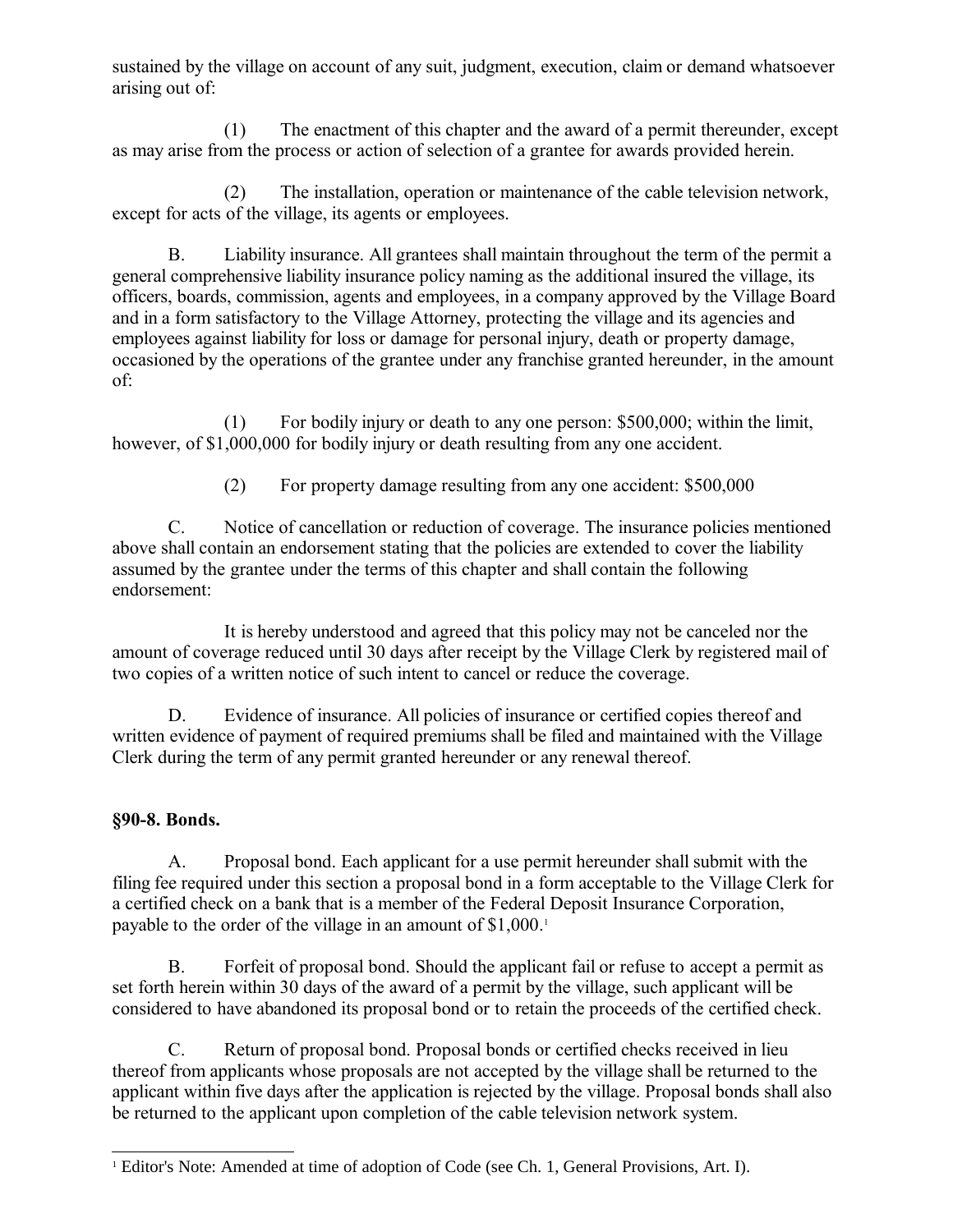D. No waiver of performance. Neither the provisions of this chapter nor any insurance accepted by the village pursuant hereto, nor any damages recovered by the village thereunder, shall be construed to excuse faithful performance by the grantee or limit the liability of the grantee under any permit issued hereunder or for damages either to the full amount of the bond or otherwise.

## **§90-9. Time for performance.**

A. Permit application. Within 90 days of the effective date of a use permit granted hereunder, the grantee shall file with the appropriate regulatory authorities and utilities all identical agreements and applications necessary to comply with the terms of this chapter.

B. Construction. Within 60 days of the effective date of FCC registration, the use permit grantee shall initiate construction and installation of the cable television network system. Such construction and installation shall be pursued with reasonable diligence and shall be substantially completed within 240 days of FCC registration.

C. Operation. Within 180 days of the effective date of FCC registration, the use permit grantee shall "commence operation" within the meaning set forth in §90-4A of this chapter and, within 270 days of registration, shall offer basic service to 100% of the dwelling units in the service area specified in the application to which access is reasonably available.

D. Extension of time. The time requirements in Subsections B and C may be extended by the Village Board where the delays are not due to the negligence of the grantee.

# **§90-10. Operation of cable television network.**

A. Office and phone. All cable companies operating in the village shall maintain an office, have a local listed telephone number and be so operated that complaints and requests for repairs or adjustments may be received at least 40 hours per week.

B. Subscriber's antennas. Cable companies shall not require the removal, or offer to remove or provide any inducements for removal, of any potential or existing subscriber's antenna as a condition of provision of service.

C. Antenna switch. Cable companies, upon request from any subscriber, shall install, at a reasonable one-time charge therefor, a switching device so as to permit a subscriber to continue to utilize his own television antenna as he chooses.

D. Charges for services. All grantee charges for services shall be subject to Village Board approval. The charges shall be for the following services:

(1) The grantee may make a charge to subscribers, private or commercial, for installation, connection and reconnection to its cable television network system and a fixed monthly charge for basic service as defined in §90-12.

(2) If a subscriber with one or more aboveground utility drops requests a buried service drop to his residence, the grantee shall bury such drop upon the payment of a reasonable fee for such service.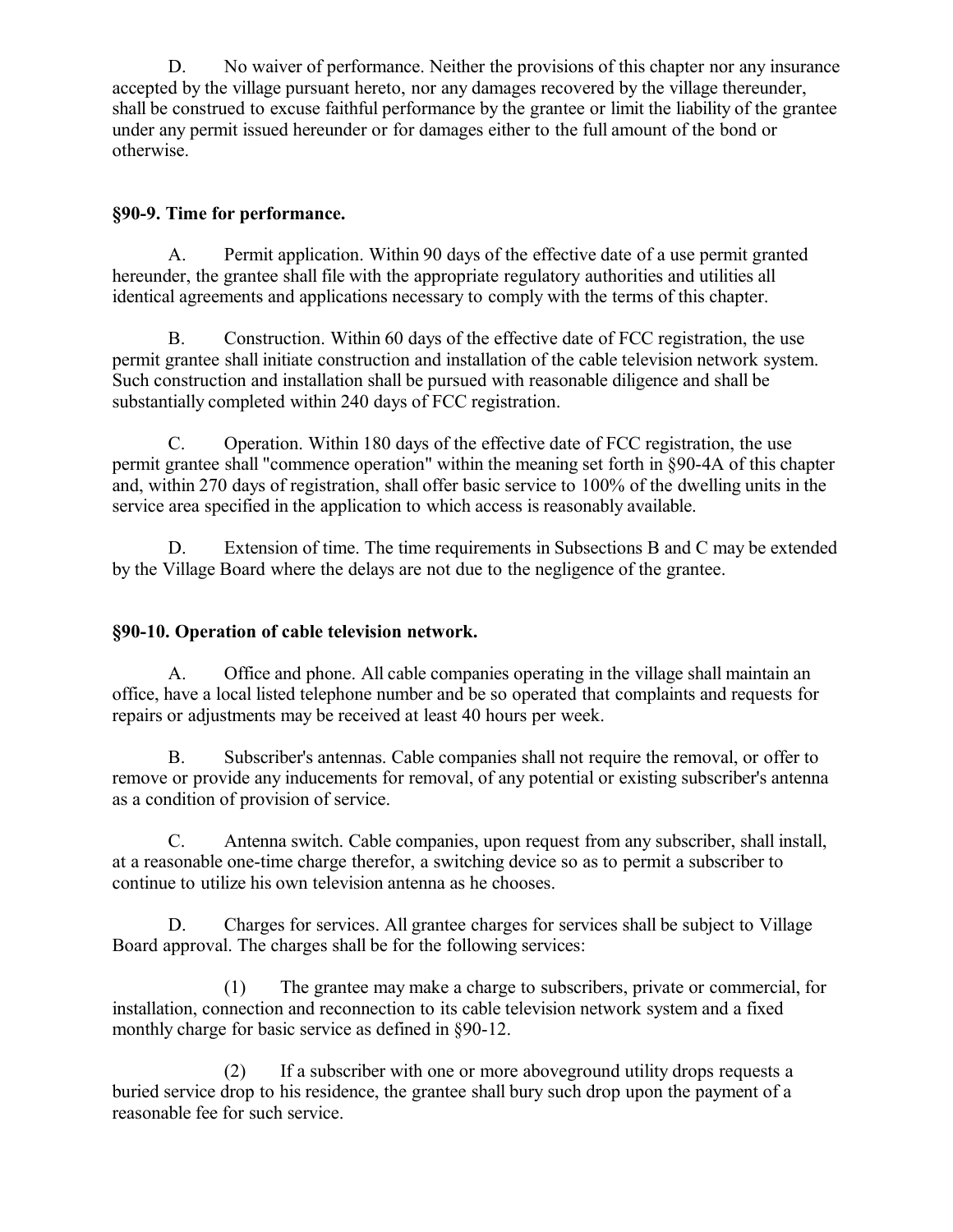E. Other charges. The grantee may establish charges for services not specified in Subsection D above, subject to the approval of the FCC. However, all such charges, including but not limited to additional service, leased channel, discrete channel, production and advertising rates, shall be published at least 30 days before the effective date in the official newspaper of the village, and the schedule of charges, as originally established and thereafter modified, shall be filed with the Village Clerk.

F. Subscriber refunds. If any subscriber of less than 30 days terminates service because of the grantee's failure to render service to such subscriber of a type and quality provided for herein; or if service to the subscriber is terminated by the grantee without good cause; or if the grantee ceases to operate the cable television network authorized herein for any reason, the grantee shall refund to such subscriber an amount equal to the installation and connection charge paid by such subscriber in accordance with the then existing schedule of charges.

G. Schools and public buildings. All permit grantees shall provide free of charge within the village at least one connection and monthly basic service to each public school facility used for instructional purposes and to such other public buildings in the village as designated by the Village Board.

H. Extension of network.

(1) Across system boundaries. Before any potential subscriber located outside the limits of the village is allowed to connect to the cable television network system, the grantee shall be capable of furnishing service to a substantially completed system for village residents within the area specified in the permit. A waiver of this section may be granted by the Village Board. A written waiver request shall be made 30 days before connections across village boundaries. Such waiver request shall take into consideration the costs of such an extension and who is to bear such costs.

(2) Interconnection. Nothing in this chapter shall be construed so as to prohibit the grantee from interconnecting its network with other similar contiguous networks either in the village or in other municipalities, counties or states, except as otherwise provided in this section.

### **§90-11. Technical requirements.**

A. General requirements. All operations of cable television networks in the village shall conform to standards set by the federal government or the village in force from time to time.

B. Modifications. Notwithstanding the fact that the network may be in compliance with all the standards set forth herein, the village may after a hearing require a higher level of performance in any area to resolve signal quality or interference problems.

C. Additional tests and inspections. The village reserves the right to:

(1) Require additional tests at specific terminal locations.

(2) Conduct its own inspections of the CATV system on its own motion at any time during normal business hours.

D. Report of measurements. Copies of reports of measurements required by the FCC or other regulatory agencies shall be filed with the village.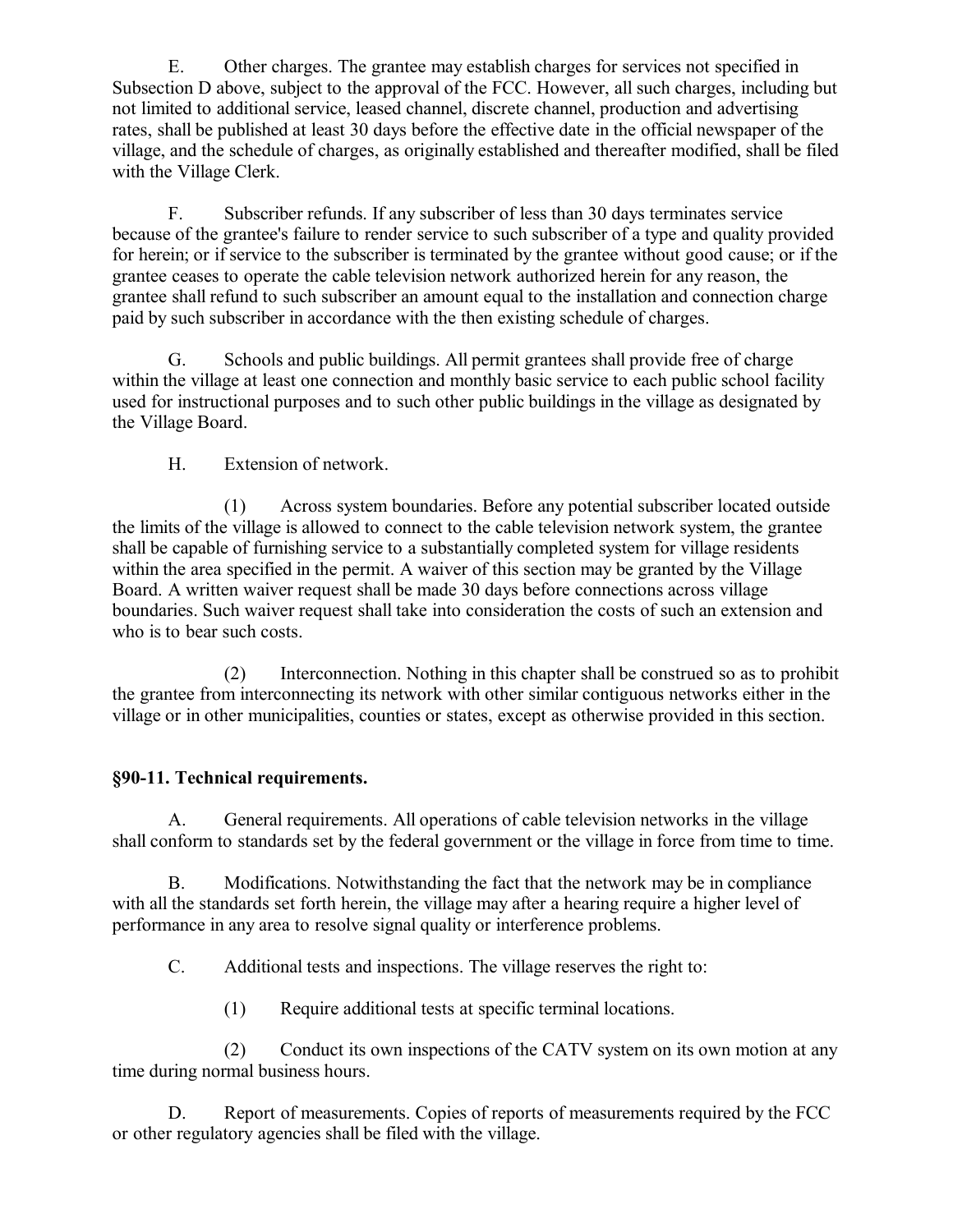E. Shielding. All cable television companies operating in the village shall, at all times, keep their cable and other equipment shielded in such manner that there will be no interference with signals received by private receivers.

## **§90-12. Service standards.**

A. Service response and rebate. All cable television networks shall provide reasonable service response five days a week for all complaints and requests for repairs or adjustments. The grantee shall credit 1/30 of the monthly charge for basic service to each subscriber for each 24 hours following report of loss of service to the grantee beginning 48 hours after the report of loss of service. The rebate provisions of this section shall be waived by the Village Board where the loss of service is caused by an act of God or other act not due to the negligence of the grantee and the Village Board finds that the grantee cannot reasonably restore service within the time specified.

B. Service interruptions and notification. Whenever it is necessary to interrupt service over a cable television for the purpose of network maintenance, alteration or repair, the cable television network shall do so at such time as will cause the least amount of inconvenience to subscribers, and unless such interruption is unforeseen and immediately necessary, it shall give reasonable notice thereof to the affected subscribers. Upon filing to resume service within 36 hours, cable television networks shall credit 1/30 of the monthly charge for basic service to each subscriber for each 24 hours following the interruption of service.

C. Upgrading the facilities, equipment and service. All use permit grantees shall reasonably upgrade their facilities, equipment and service so that their networks are equal to those in the cable television industry in general in similar markets.

# **§90-13. Use of village roads, streets and property.**

A. Approval of proposed construction. A use permit grantee shall obtain the approval of the village prior to commencing construction or excavation on the roads, streets, alleys, public grounds or places of the village. The grantee shall make application for approval on a form provided by the village at least 30 days prior to construction.

B. Changes required by public improvements. A use permit grantee shall, at its expense, protect, support, temporarily disconnect or relocate in the same road, street or other public place, or remove from the street or other public place, any property of the grantee when required by the street vacation, street construction, change or establishment of street grade, installation of sewers, drains, water pipes, village-owned power or signal lines and any other type of public improvement.

C. Use of existing poles or conduits. Nothing in this chapter or any permit granted hereunder shall authorize a grantee to erect new poles where existing poles are servicing the area. All poles or other fixtures placed in a street shall be placed as specified by the village.

D. Facilities not to be hazardous or interfere. No wires, conduits, cable and other property and facilities of any grantee shall be so located, constructed, installed and maintained as to endanger or unnecessarily interfere with the usual and customary trade, traffic and travel upon the roads, streets and public places of the village. The grantee shall keep and maintain all its property in good condition, order and repair. All grantees shall keep accurate maps and records as are requested by the village. No grantee shall place equipment where it will interfere with the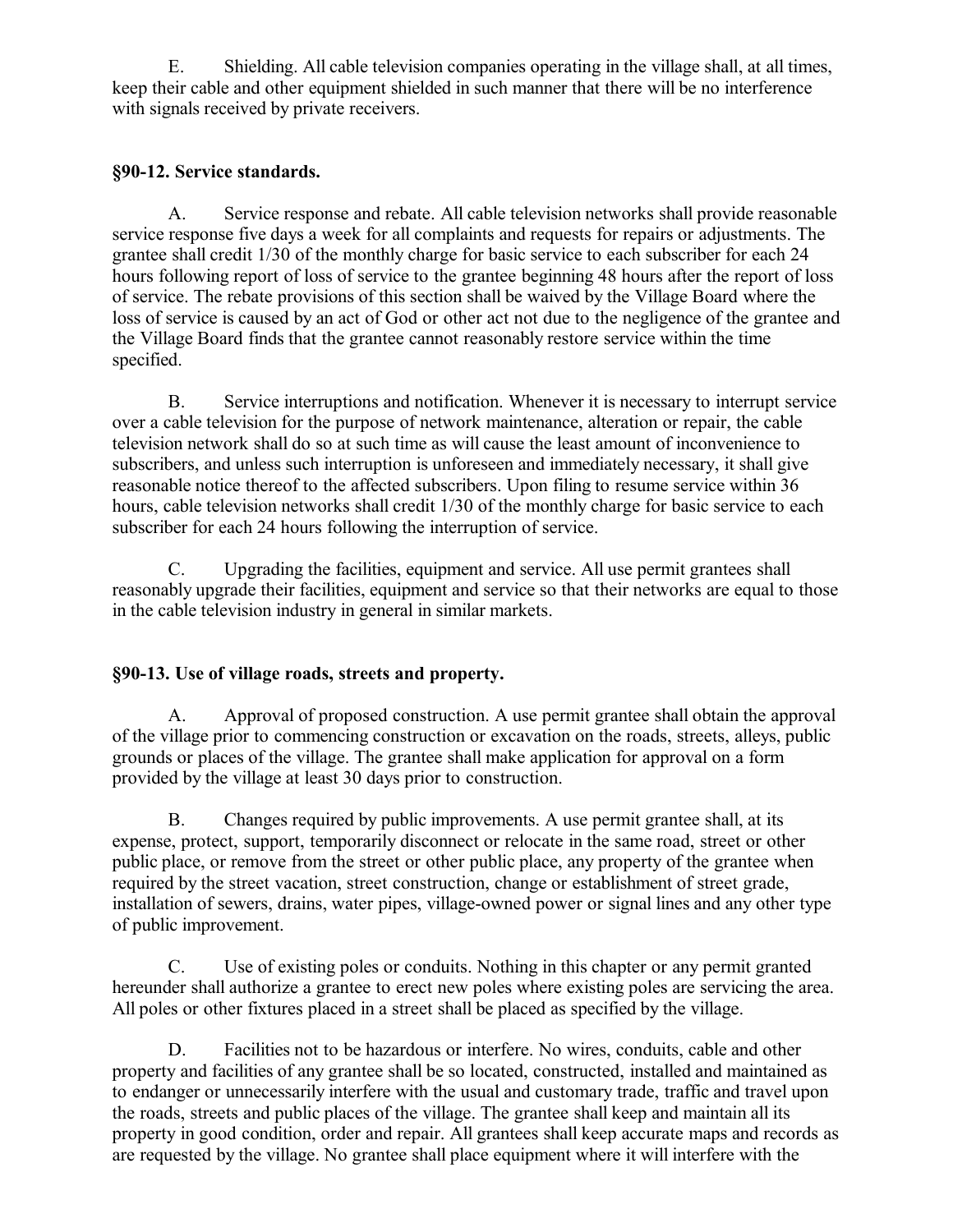rights of reasonable convenience of adjoining property owners or with any gas, electric or telephone fixtures or with any water hydrants or mains.

E. Method of installation.

(1) All wires, cables, amplifiers and other property shall be constructed and installed in an orderly and workmanlike manner. All cables and wires shall be installed parallel with existing telephone and electric wires whenever possible. Multiple cable configurations shall be arranged in parallel and bundles, with due respect for engineering and safety considerations. All installations shall be underground in the areas of the village where public utilities providing both telephone and electric service are underground at the time of installation.

(2) In areas where either telephone or electric utility facilities are aboveground at the time of installation, the grantee may install its service aboveground. However, when those facilities are placed underground, the use permit grantee shall likewise place its services underground. Any other grantee shall apply at that time for a use permit. Use permits shall be granted under the same circumstances and procedures set forth in §90-5.

F. Protection of facilities. Nothing contained in this section shall relieve any person, company or corporation from liability arising out of the failure to exercise reasonable care to avoid insuring the grantee's facilities while performing any work connected with grading, regrading or changing the line of any street or public place or in the construction or reconstruction of any sewer or water system.

G. Notice of village improvements. The village shall give the use permit grantee reasonable notice of plans for street improvements where paving or resurfacing of a permanent nature is involved. The notice shall give the grantee sufficient time to make any additions, alterations or repairs to its facilities as it deems necessary in advance of the actual commencement of the work, so as to permit the grantee to maintain continuity of service.

H. Authority to trim trees. The use permit grantee shall have the authority to trim trees upon and overhanging streets, alleys, sidewalks and other public places of the village so as to prevent the branches of such trees from coming in contact with the wires and cables of the company. All trimming is to be done under the supervision and direction of the village after explicit prior written notification to the village and the property owner and written approval from the village. The grantee may contract for such services. However, any firm or individual so retained shall receive village approval prior to commencing such activity.

I. Restoration or reimbursement. In the event of disturbance of any road, street or village property by a grantee, it shall, at its own expense and in a manner approved by the village, replace and restore such road, street or village property. If the grantee fails to perform such replacement or restoration, the village shall have the right to do so at the expense of the grantee. Payment by the grantee to the village or the owner for such replacement or restoration shall be immediate, upon demand by the grantee. All requests for replacement or restoring of such streets or private property as may have been disturbed shall be in writing to the grantee.

J. Office and records. All grantees shall furnish the village a current map or set of maps and sepia tracings, drawn to a scale, showing cable television network system equipment installed and in place in roads, streets and other public places in the village.

K. Alternate routing of plant. If continued use of a street is denied to the use permit grantee by the village for any reason, the grantee will make every reasonable effort to provide service over alternate routes.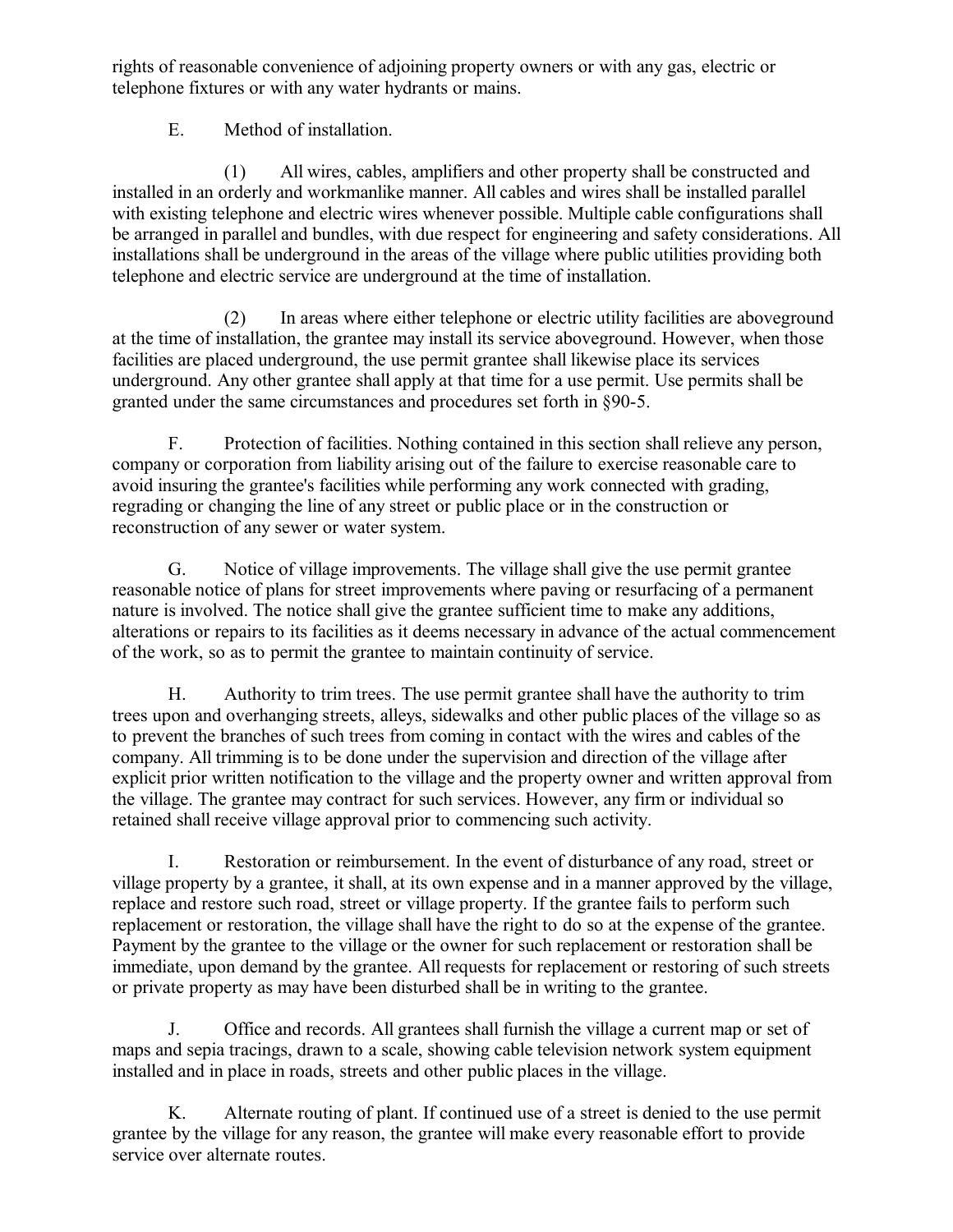## **§90-14. Unauthorized connections or modifications.**

A. Unauthorized connections prohibited. No firm, person, group, company, corporation or governmental body or agency, without the expressed consent of the grantee, shall make or possess any connection, extension or division, whether physically, acoustically, inductively, electronically or otherwise, with or to any segment of a cable television network system for any purpose whatsoever. However, this section shall not be construed to apply to any signal receptions by unmodified television sets.

B. Removal or destruction prohibited. No firm, person, group, company, corporation or governmental body or agency shall willfully interfere, tamper, remove, obstruct or damage any part, segment or content of a cable television network system for any purpose whatsoever.

# **§90-15. Subscriber privacy.**

A. Use of data from subscriber. No cable television network shall initiate or use any form, procedure or device for procuring information or data from cable subscribers' premises by use of the cable system without prior written valid authorization from each subscriber. Such authorization shall be for a specified period of time not to exceed one year and shall not have been obtained from the subscriber as a condition of service. Further, it shall be prohibited for a cable television network, without such authorization, to activate or utilize any cable television channel in any manner from the subscribers' premises. In any case, the subscriber shall have the right and opportunity to deactivate the return path from his premises.

B. Identifying subscribers. Neither the village nor a cable television network shall, without prior written valid authorization from each subscriber so affected, provide any data identifying subscribers' names or addresses to the village or any other party. The right of the village to examine records of a cable television network, as provided in §90-17, shall not include the subscriber lists.

C. Procurement of information. No firm, person, group, company, corporation, governmental body or agency shall procure information or data from cable subscribers' premises by use of the cable system without prior written authorization from each subscriber so affected. Valid authorization shall mean written approval from a subscriber for a period of time not to exceed one year and shall not have been obtained as a condition of any other binding agreement.

D. Specific authorization. No authorization for procurement or dissemination of subscriber identifiable information or data shall be valid unless it specifies the types of information or data covered and the parties authorized to collect, receive, store, record, transmit or otherwise convey this information or data. Further, all authorization shall specify the maximum period of time that any subscriber identifiable information or data shall be preserved in any manner or form.

E. Subscriber copy required. A written copy of all subscriber identifiable information or data which is retained or disclosed and the disposition of this information or data, together with any explanation necessary to make it understandable to the subscriber, shall be provided to the affected subscriber within 30 days of request by the subscriber.

### **§90-16. Termination.**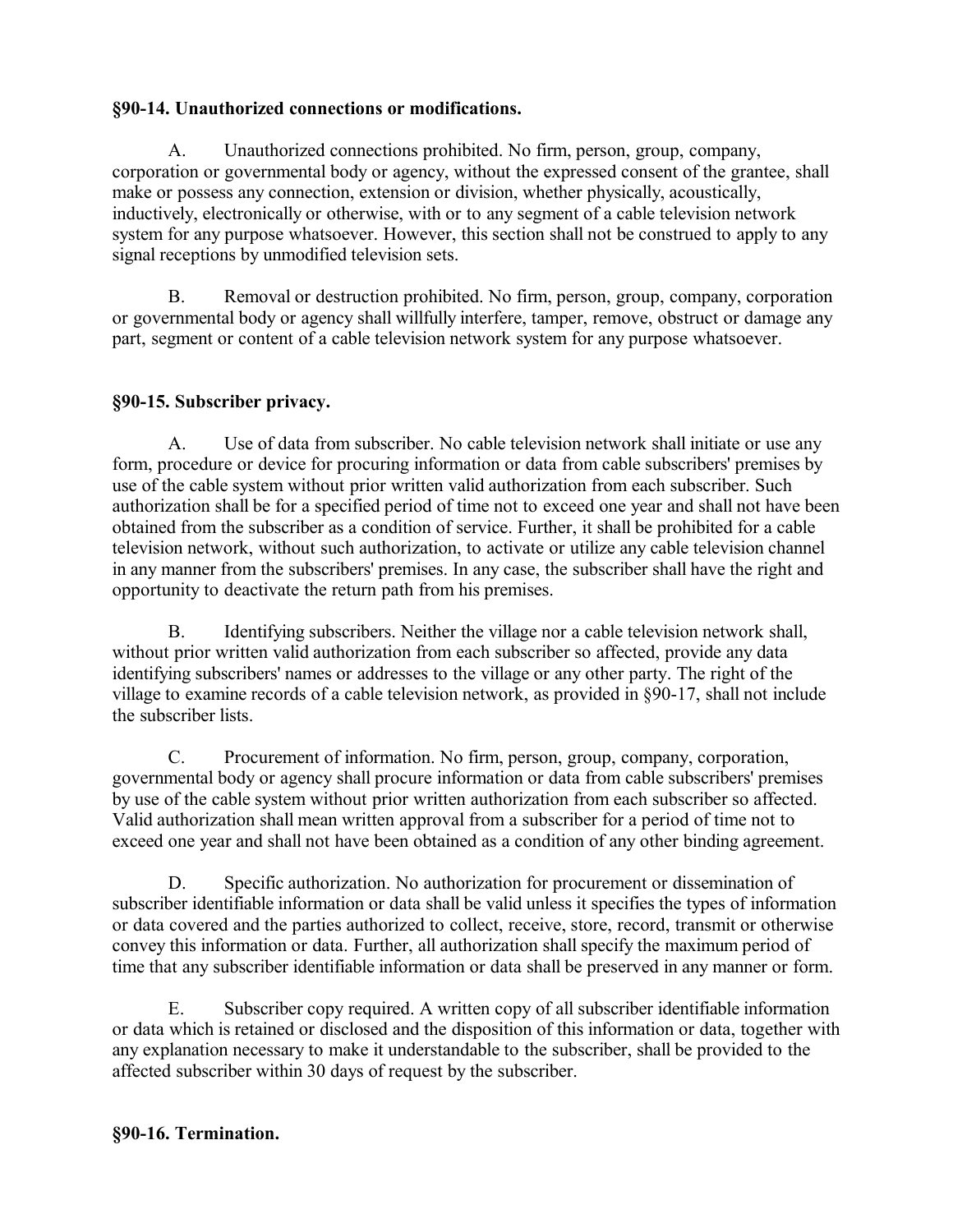A. Grounds for termination. The village may revoke any permit and rescind all rights and privileges associated with the permit in the following circumstances:

(1) If the grantee should violate the terms of its permit or this chapter and fails to cure any violation within 30 days after receipt of written notice of the violation from the village. However, it shall not be a violation where the grantee's failure to perform is due to the unavailability of vital equipment, where the grantee can show that maintaining spare equipment of the type needed would be unreasonably burdensome based on the cost of the item, its normal failure rate and the effect of failure on the system. Where the grantee has satisfied the Village Board of the unavailability of the equipment, the grantee shall have 20 days following the receipt of the equipment to perform its obligations.

(2) Multiple violations of the terms of the permit of this chapter are also grounds for termination of any permit.

(3) If any grantee should fail to provide or maintain in full force and effect the performance bond or the liability and indemnification coverage required in ~§90-7 and 90-8.

(4) If a petition is filed by or against the grantee under the Bankruptcy Act, or any other insolvency or creditors' rights law, state or federal, and the grantee shall fail to have it dismissed within 90 days of the date of filing.

(5) If a receiver, trustee or liquidator of the grantee is applied for or appointed for all or part of its assets.

(6) If the grantee transfers the permit without the required approval of the Village Board.

(7) If any court of competent jurisdiction, the FCC or any state regulatory body by rule, decision or other action determines that any material provision of the permit or this chapter affecting the quality of subscriber service is invalid of this permit.

(8) Loss of FCC permission to operate shall also be grounds for revocation of this permit.

B. Procedure prior to termination. Upon the occurrences of any of the events enumerated in Subsection A of this section, the Village Board shall hold a public hearing and provide the grantee an opportunity to be heard. Following such finding by the Village Board that the grounds for termination exist, the Village Board may terminate the permit or impose lesser sanctions.

C. Disposition of facilities. When a permit expires and has not been renewed, or when a permit is terminated pursuant to this section, and the network is not sold to another operator who has obtained a permit from the village within a reasonable period of time as determined by the village, the grantee, upon request of the village, shall promptly remove all its plant structures and equipment. In determining whether to grant a permit to an applicant wishing to use the existing network or to any other application, the village shall use the criteria set forth in §90- 5D(3).

D. Restoration of property. In removing its plant, structures and equipment, the grantee shall refill at its own expense any excavation that shall be made by it and shall leave all public ways and places in as good condition as that prevailing prior to the company's removal of its equipment and appliances, without adversely affecting electric or telephone cables, wires or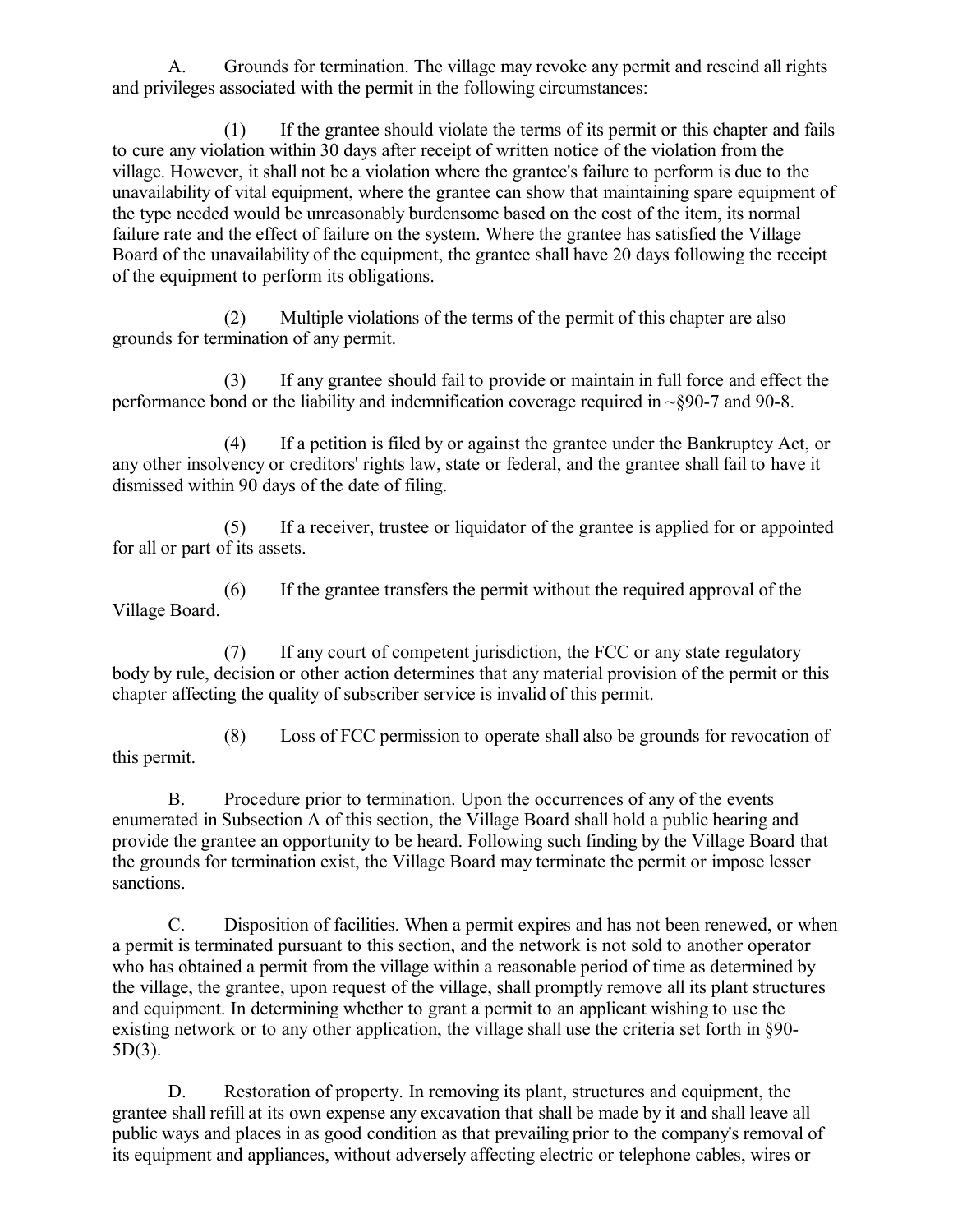attachments. The village shall inspect and approve the condition of all private and public ways and private and public places, cables, wires, attachments and poles after removal. Liability insurance and indemnity provided in §90-7 and the performance bond in §90-8 shall continue in full force and effect during the period of removal.

E. Restoration by village. In the event of a failure by the grantee to complete any work required by Subsection D above, or any work required by village ordinance within the time established and to the satisfaction of the village, the village may cause such work to be done, and the grantee shall reimburse the village the costs thereof within 30 days after receipt of an itemized list of such costs, or the village may recover such costs as provided in §90-13.

F. Lesser sanctions. The village may impose lesser sanctions or censures than termination for violations of provisions of this chapter, including the shortening of the permit period for substantial and repeated violations.

## **§90-17. Reports and records.**

 The village may require at any time that a cable television network file any of the following records with the Village Clerk:

A. Report to stockholders. The report of stockholders, if any.

B. Income statement. An income statement revealing all revenues and expenses applicable to its operations.

C. Asset statement. An asset statement revealing all assets and liabilities devoted to network operations, together with an itemization of its investment in each of such assets on the basis of original cost, less depreciation. These reports shall include existing financing arrangements and such other reasonable information as the village may request and shall be signed by a certified public accountant.

D. Facilities report. A facilities report setting forth the total physical miles of plant operation and a map showing the location of the same.

E. Service report. A service record report detailing all complaints received and network downtime experienced during the previous 12 months, and shall include all complaints, their disposition and response time.

F. Operations report. An operations report listing.

(1) A current list of all officers and directors with their addresses.

(2) Copies of all pertinent agreements or contracts, including pole-use agreements, entered into by the grantee during the fiscal year in the conduct of its business under the permit granted hereunder.

(3) The names and business and residential addresses and phone numbers of the cable television network resident manager and engineer.

(4) A copy of all types of subscriber agreements as set forth in §90-15 hereunder. Copies of individual subscribers' agreements are not to be filed with the village.